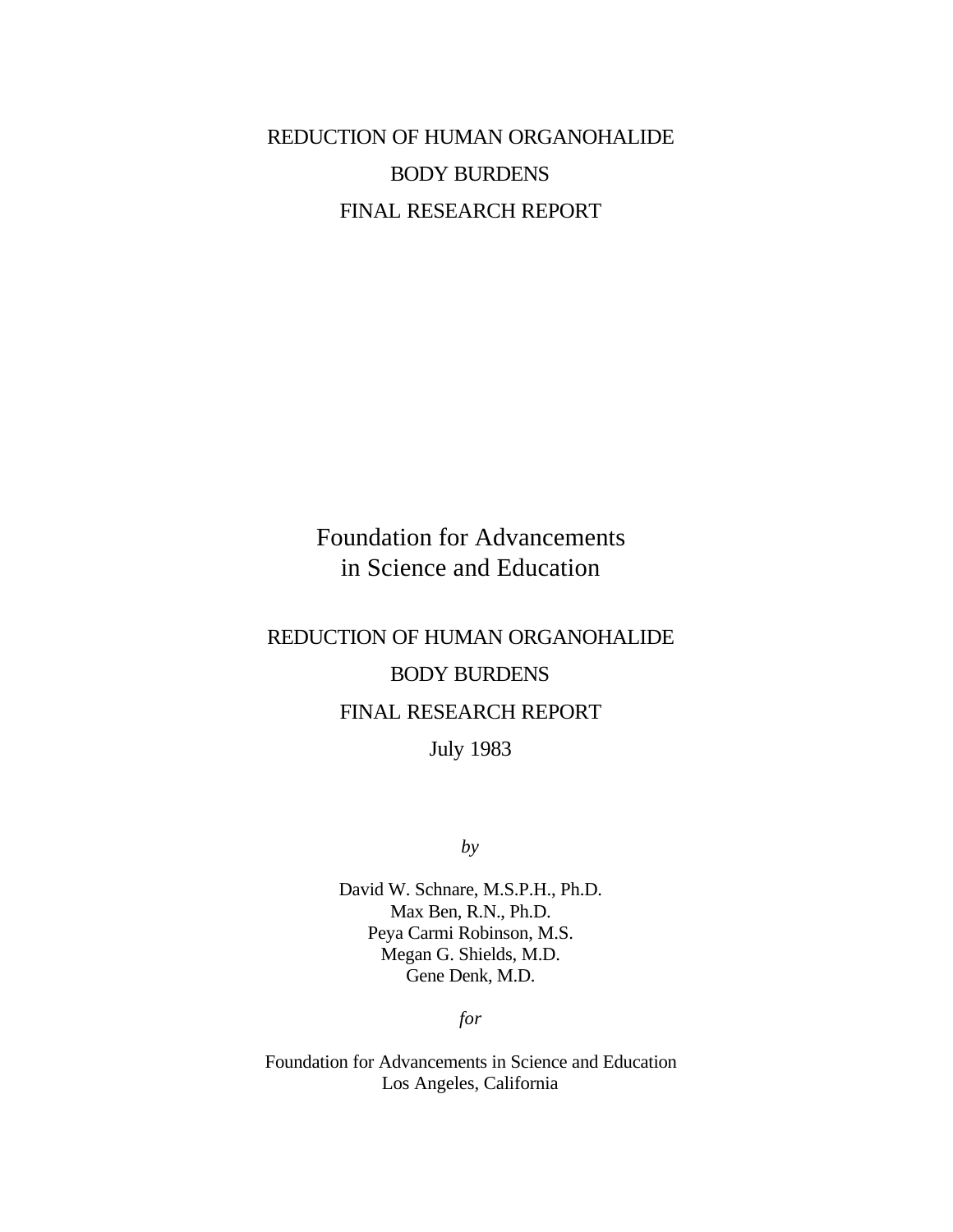# ABSTRACT

# *Reduction of* Human *Organohalide Body Burdens*

With human exposure to ubiquitous environmental contaminants inevitable despite the best application of environmental laws and protection technologies, interest has grown in the potential to reduce the levels of contamination carried in the human host. As the predominant storage compartment within the human body is the fat. techniques have been developed to mobilize fat stored contaminants and enhance their excretion through metabolic and non-metabolic pathways. The study reported herein presents data on the effectiveness of the Hubbard technique in reducing body burdens of polychlorinated and polybrominated biphenyls (PCB's and PBB'S) as well as chlorinated pesticides.

Adipose tissue concentrations were determined for seven subjects at three times: pre-treatment, posttreatment and four months post-treatment. Of sixteen identifiable organohalides, thirteen were present in lower concentrations at the time of post-treatment sampling. Seven of the thirteen reductions were statistically significant. Reductions ranged from 3.5 to 47.2 percent, with a mean reduction among the sixteen chemicals of 21.3 (sd 17.0) precent. To determine if reductions reflected movement to other body compartments or actual burden reduction, a four month post-treatment follow-up sample was taken. Follow-up analysis showed a reduction in all sixteen chemicals averaging 42.4 (sd 17.1) percent and ranging from 1 0. I to 65.9 percent. Ten of the sixteen reductions were statistically significant.

A comparison of post-treatment concentrations and follow-up concentrations suggests the possibility of continued reductions post-treatment. Four of the sixteen chemicals were reduced at follow-up at levels which were statistically significant.

*Reduction of* Human *Organohalide Body Burdens*

### INTRODUCTION

The uptake, concentration and tissue storage of chemicals foreign to the human body has received increasing attention as the list of chemicals found in human tissue grows. By 1980 over 400 chemicals had been identified in human tissue, with some 48 found in adipose tissue, 40 in milk, 73 in liver tissue and over 250 in blood (U.S. EPA, 1980). Evidence on the persistence of these chemicals in humans has accumulated, especially with respect to the organohalides (Kraul and Karlog, 1976; Metcalf et. al., 1975; Morgan et. al., 1972). Of special interest are polychlorinated biphenyls (PCB's), chlorinated pesticides and herbicides, and polybrominated biphenyls (PBB's). The chlorinated chemicals have been found to be ubiquitous in nature and therefore pose a broad exposure threat. PBB's reflect the growing number of unfortunate chemical incidents which result in large public exposure to persistent and potentially hazardous materials.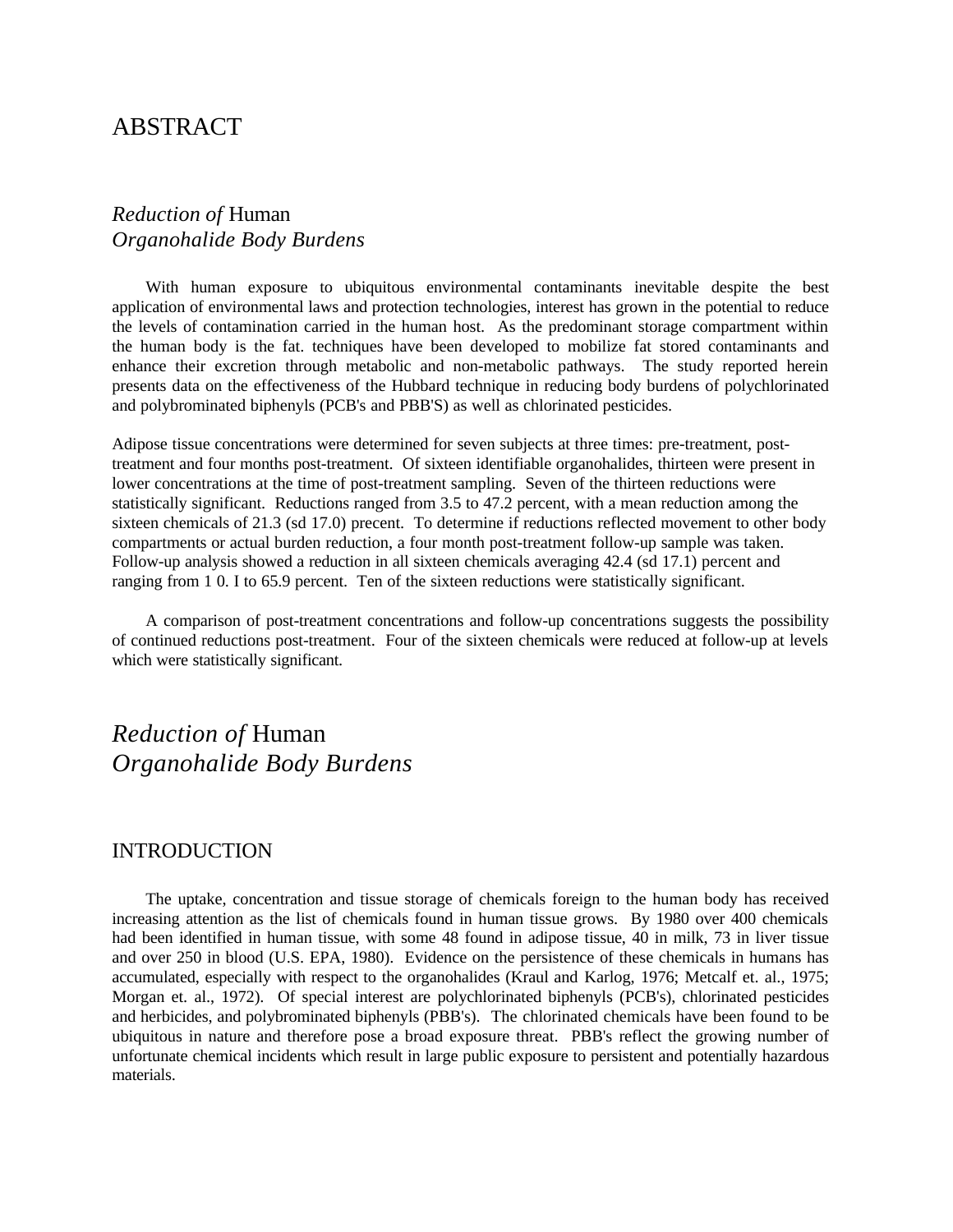This report describes the reduction in xenobiotic burdens of seven Michigan residents who underwent treatment intended to reduce their burdens resulting from exposure to PBB's in the early 1970s. In 1973, a fire-retardant was substituted for a cattle feed supplement. Milk and meat were consequently contaminated with a variety of the component compounds in the fire-retardant, primarily PBB'S. In 1978, 97% of individuals tested in Michigan had detectable PBB's in their adipose tissue (Wolff et al., 1982a). PBB's persist in humans, and contaminated Michigan residents may bear this xenobiotic burden throughout their lives (Wolf et al., 1979; Kimbrough et al., 1977; Matthews et al., 1977). In addition, as PBB's have been found in breast milk, the initial PBB exposure incident may ultimately result in a second generation of contaminated individuals.

Because the specific health effects of contamination by PBB's and other persistent compounds are yet to be fully established, it is appropriate to apply a traditional public health approach of prevention in the face of potential health effects. A prudent approach would be to reduce the xenobiotic burden from the body, as long as the reduction process does not result in risks greater than those posed by the existing body burden.

Various attempts have been made to reduce organohalide body burdens (Rozman et al., 1981, 1983; Liska and Stadehnan, 1969; Street, 1969; Meester, 1980). Significant reductions require mobilization of the fat-stored compounds. Once the xenobiotics move into the blood they are available for metabolism and excretion, enhanced binary excretion or preferential ingested materials such as paraffin, activated carbon or saturated and unsaturated oils (Richter et al., 1979; Lambert and Brodeur, 1976; Rozman, 1982a, 1982b).

We present below a trial study intended to evaluate the efficacy of a regimen for reducing several fatstored persistent environmental contaminants, including PBB'S, PCB's and chlorinated pesticides.

# MATERIALS AND **METHODS**

In May, 19 8 2, seven healthy male volunteers age 20-30 were selected for participation in the study. Each had been part of earlier studies on human PBB contamination and were known to have PBB body burdens of between .5 - 1 0 ppm PBB per lipid weight. They received an in depth briefing on their expected involvement prior to signing informed consent. The study protocol and participant selection process was reviewed by the Foundation's Institutional Review Board, and HHS regulations on human experimentation were followed.

The treatment regimen used was that of Hubbard, initially developed for the purposes of reducing body burdens of psychoactive drugs (Hubbard, 1980). The regimen was found to be safe with no side effects in a previous study of 103 individuals (Schnare et al., 1982). The treatment is an approximately three week regimen of (a) polyunsaturated oil supplement, (b) aerobic exercise, (c) sauna at 60-82'C (140180'F), (d) nutritional supplements (vitamins and minerals) centered around gradually increasing doses of nicotinic acid, (e) calcium and magnesium supplements, (O water and salts taken as needed to avert dehydration or salt depletion due to sweating, and (g) an orderly daily schedule with balanced meals and adequate sleep. No medications, illegal drugs or alcohol are permitted during the period of the regimen, unless especially prescribed by the study physician. The regimen length is participant specific and averaged 20 days in our trial.

Samples of adipose tissue and skin lipids were taken the day prior to initiation of the regimen, one day postregimen and four months post-regimen (follow-up).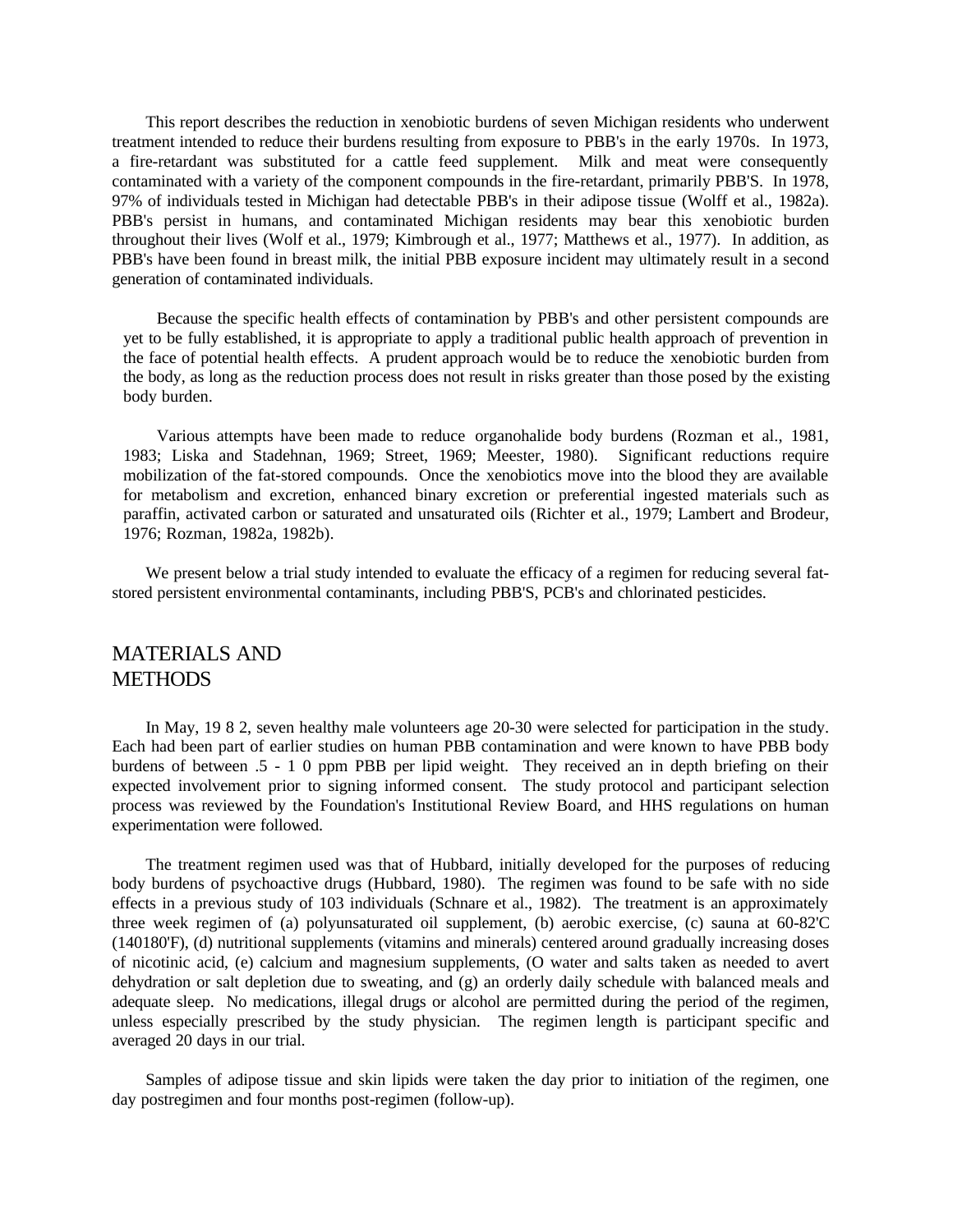Adipose tissue was obtained for chemical analysis by subcutaneous needle aspiration (Daum et al., 1978). To determine concentrations of PCB'S, PBB's and chlorinated insecticides on a lipid weight basis, the tissue was mixed with sodium sulfate and extracted with petroleum ether. Lipid content was determined gravimetrically on a portion of the extract. Pesticides were separated using gel permeation chromatography followed by treatment on a Florisil column. The resulting eluents were concentrated and chlorinated insecticides, PCB's and PBB's were determined using gas chromatography equipped with electron capture detection. Identification of specific chemical congeners was determined by gc-mass spectroscopy. Recoveries determined by spiking synthetic samples ranged from 60-100 percent.

Skin lipids were sampled through adsorption onto pre-extracted adsorbant paper using the method developed by Wolff (1982a). In addition to pre-, post- and follow-up sampling, samples were taken every fourth day of the trial, up to 24 days. These samples were analyzed for organohalides. The papers were extracted using 1:1 ethyl ether: hexane. Lipid content was determined gravimetrically on a portion of the extract. Extracts were cleaned up and pesticides were separated using two elutions from a micro-Florisil column. The resulting eluents were concentrated and chlorinated insecticides, PCB's and PBB's were determined using gas chromatography with electron capture detection.

AR samples were frozen with liquid nitrogen immediately upon collection and were kept frozen until analyzed. Adipose tissue was stored and shipped in pesticide free hexane extracted teflon vials. Skin lipid samples were shipped in pesticide free hexane extracted glass vials with extracted foil cap liners.

Measurement of percent of body weight as fat was made using submersion techniques and were correlated with caliper measurements taken at the same time.

#### RESULTS

Sixteen organohalides were identified in the adipose tissue of the participants. Table 1 shows the range of concentrations found in the subjects. (See Table 1, page 6.)

Of the sixteen chemicals, thirteen were present in lower concentrations at the time of posttreatment sampling. Seven of the thirteen reductions were statistically significant. Reductions ranged from 3.5 to 47.2 percent with a mean reduction among the sixteen chemicals of 21.3 percent (sd 17.0%). (See Table 2, page 7.)

In order to determine if changes in adipose concentration after treatment were due to changes in fat mass, lean body mass measurements were made (Table 3). There was no statistically significant difference  $(p < .6)$  between body fat mass before and after treatment. Reductions in xenobiotic burdens were thus not attributable to an increase in body fat. Table 4 shows that reductions in adipose tissue concentrations were very similar to estimated whole body burdens. (See Tables 3 and 4, page 8.)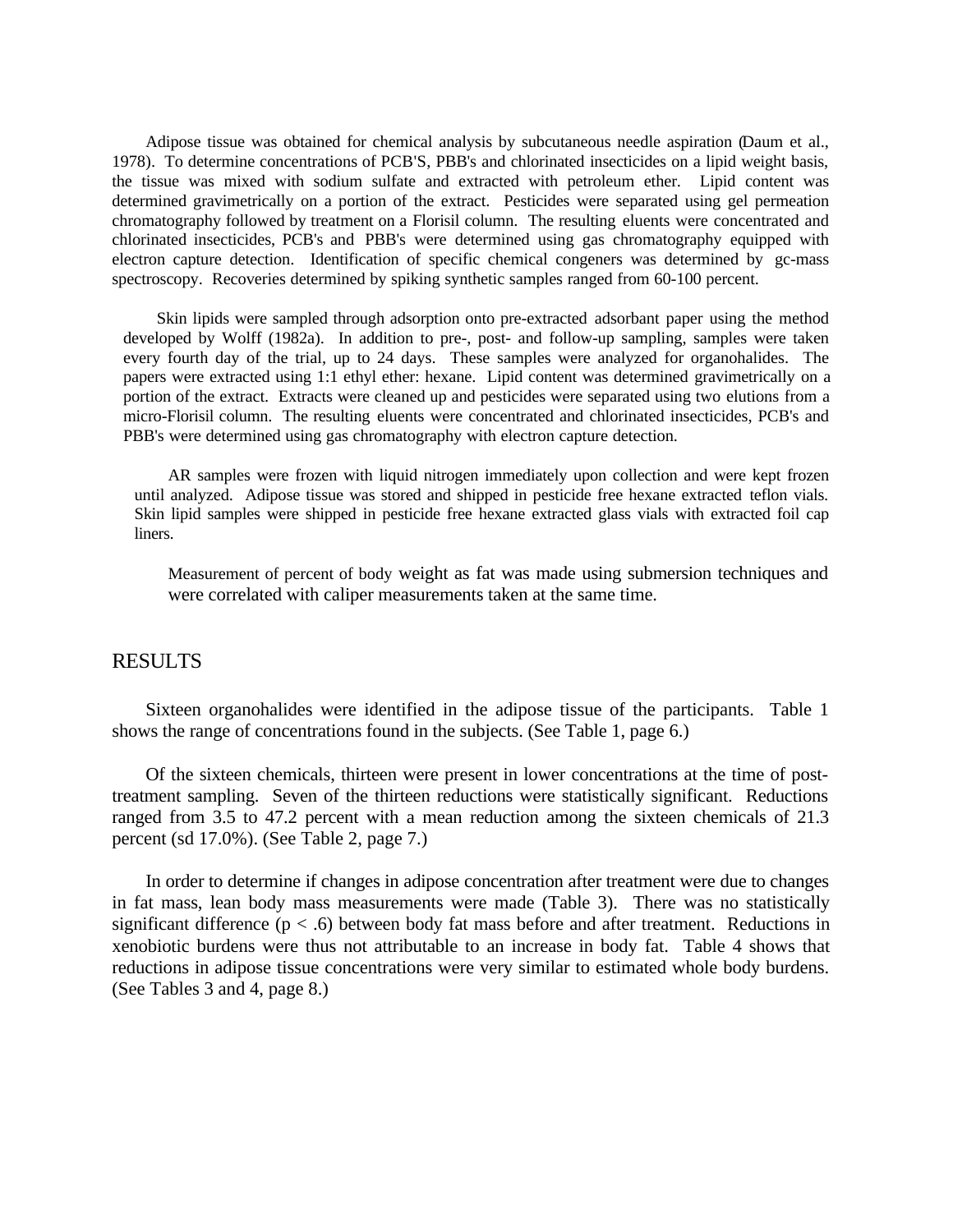| <b>Chemical</b>               | Range          | <b>Level of Detection</b> |
|-------------------------------|----------------|---------------------------|
| PCB's                         |                |                           |
| $2,4,5,2',3',6'$ -hexa'       | $0.01 - 0.37$  | 0.005                     |
| $2,4,5,2',4',5'$ -hexa        | $0.09 - 0.73$  | 0.005                     |
| 2,4,5,2',3',61-hexa'          | $0.07 - 0.67$  | 0.005                     |
| 2,3,4,5,2',4',5'-hepta'       | $0.02 - 0.20$  | 0.005                     |
| 2,3,4,6,2',3',4'-hepta        | $0.007 - 0.23$ | 0.005                     |
| 2,3,4,5,3',4',5'-hepta'       | $0.08 - 0.59$  | 0.01                      |
| 2, 3, 5, 6, 3', 4', 5'-hepta' | $0.05 - 0.35$  | 0.01                      |
| PBB's                         |                |                           |
| $2,4,5,3',4'$ -penta          | nd -0.16       | 0.009                     |
| $2,4,5,2',4',5'$ -hexa        | $0.01 - 2.72$  | 0.004                     |
| 2,3,4,2',4'51-hexa            | $nd -0.22$     | 0.001                     |
| 2,4,5,3',4'5'-hexa            | $nd -0.09$     | 0.002                     |
| 2,3,5,2',4',5',6'-hepta       | $nd -0.26$     | 0.002                     |
| $2,3,4,5,2',4',5'$ -hepta     | $nd -0.01$     | 0.002                     |
| <b>DDE</b>                    | $0.30 - 1.58$  | 0.05                      |
| Heptachlor Epoxide            | $0.02 - 0.82$  | 0.01                      |
| Dieldrin                      | $0.04 - 0.14$  | 0.01                      |

**Table 1** *Range of Adipose Tissue Concentrations (ppm)*

*' Chlorine configuration is estimated, based on gas-chromatographic retention times.*

### **Table 2**

 $\overline{a}$ 

*Reductions in Adipose tissue Concentrations (percent)*

|                                 | <b>Post-treatment</b> |   |       | <b>Four Month Follow-up</b> |   |          |
|---------------------------------|-----------------------|---|-------|-----------------------------|---|----------|
| <b>Chemical</b>                 | $\frac{6}{9}$         | n | sd    | $\%$                        | n | sd       |
| <b>PCB's</b>                    |                       |   |       |                             |   |          |
| $2,4,5,2',3',6'$ -hexa'         | 32.83**"              | 6 | 17.86 | $60.58**$                   | 6 | $24.93*$ |
| $2,4,5,2',4',5'$ -hexa          | 17.24                 | 6 | 21.74 | $27.76*$                    | 6 | 27.68    |
| $2,4,5,2',3',6'$ -hexa'         | $20.36*$              | 5 | 21.31 | $45.26**$                   | 5 | 25.08##  |
| $2,3,4,5,2',4',5'$ -hepta'      | 34.89**               | 5 | 16.82 | 29.16                       | 6 | 46.19    |
| $2,3,4,6,2',3',4'-hepta$        | $26.21*$              | 6 | 30.82 | $56.47**$                   | 6 | 32.02    |
| 2,3,4,5,3',4',5'-hepta'         | 11.87                 | 6 | 21.92 | 13.34                       | 6 | 42.54    |
| 2,3,5,6,3',4',5'-hepta'         | $36.96*$              | 6 | 27.99 | 58.95**                     | 6 | 21.59    |
| <b>Total PCB</b> (sum of peaks) | $34.17**$             | 6 | 24.41 | 38.44*                      | 6 | 27.68    |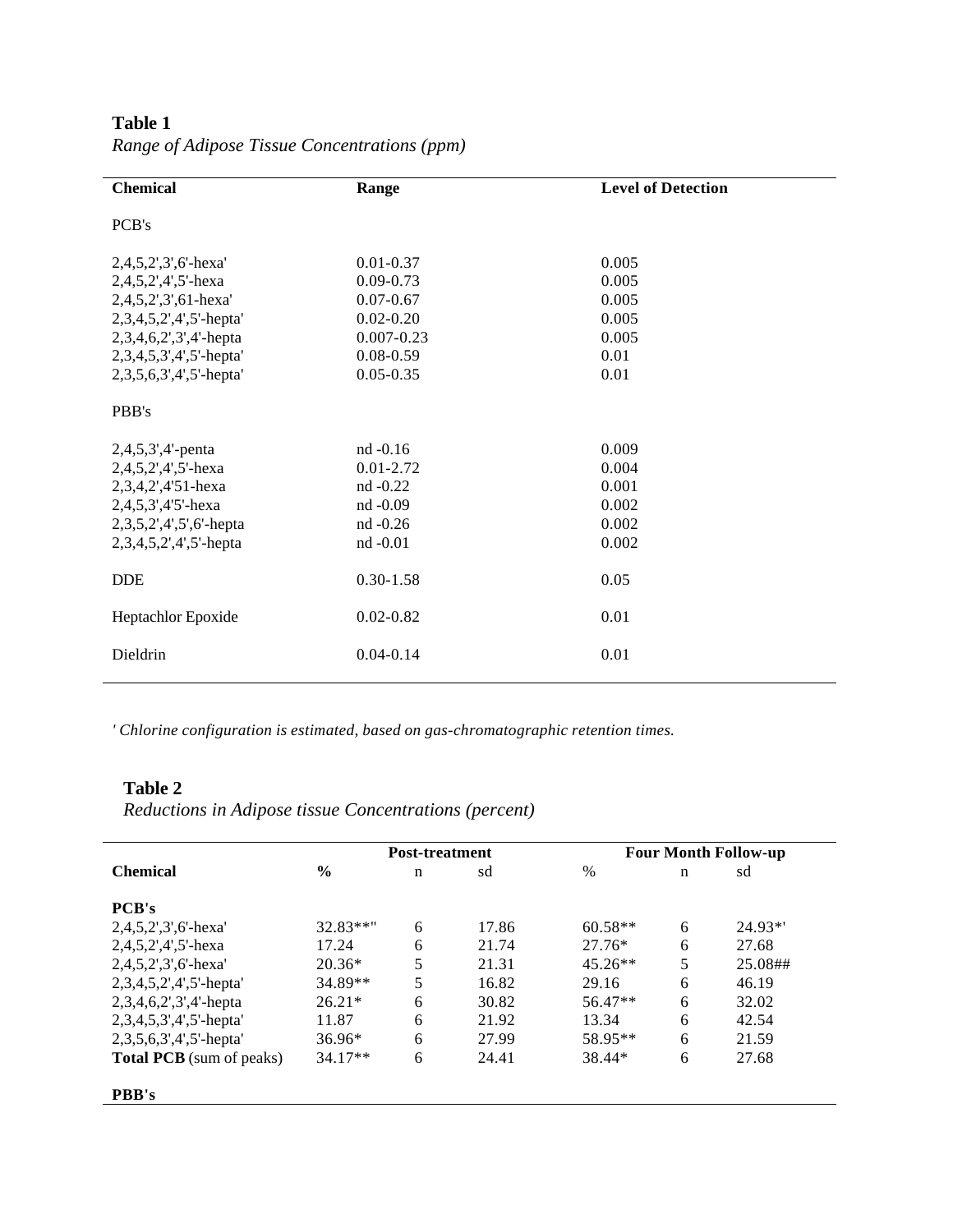| $2,4,5,3',4'$ -penta            | 34.0     | 4    | 39.7 | $52.1*$  | 4    | 34.2 |
|---------------------------------|----------|------|------|----------|------|------|
| $2,4,5,2',4',5'$ -hexa          | $25.0*$  | 5    | 21.4 | $65.9**$ | 5    | 37.3 |
| $2,3,4,2',4',5'$ -hexa          | $47.2*$  | 3    | 12.4 | 51.4     | 3    | 35.4 |
| $2,4,5,3',4',5'$ -hexa          | $+4.2$   | 4    | 84.3 | 30.3     | 5    | 50.5 |
| $2,3,5,2',4',5',6'$ -hepta      | $+8.0$   | 2    | 96.2 | $61.5**$ | 4    | 27.1 |
| $2,3,4,5,2',4',5'$ -hepta       | 36.3     | 5    | 34.0 | 37.5     | 5    | 95.4 |
| <b>Total PBB</b> (sum of peaks) | $34.5**$ | 6    | 20.9 | 58.7*    | 5    | 33.0 |
|                                 |          |      |      |          |      |      |
| <b>DDE</b>                      | 3.5      | 7    | 26.1 | $40.2**$ | 6    | 22.9 |
|                                 |          |      |      |          |      |      |
| <b>Heptachlor Epoxide</b>       | 31.2     | 7    | 49.4 | $37.8*$  | 6    | 33.4 |
|                                 |          |      |      |          |      |      |
| <b>Dieldrin</b><br>$+3.9$       |          | 19.9 | 10.1 | 6        | 21.9 |      |
|                                 |          |      |      |          |      |      |

<sup>a</sup>Chlorine configuration is estimated, based on gas-chromatographic retention times.<br><sup>b</sup> \* p < .05 and \*\* p < .01 (Wilcoxon sign rank test)

 $c^c \# p < .05$  and  $\# \# p < .01$  (comparing post-treatment with follow-up)

# **Table 3**

| Participant |       | <b>Body Weight (kg)</b> | <b>Percent Fat</b> | Fat Weight (kg) |
|-------------|-------|-------------------------|--------------------|-----------------|
| 01          | pre-  | 83.9                    | 15.2               | 12.8            |
|             | post- | 85.3                    | 13.7               | 11.7            |
| 02          | pre-  | 74.0                    | 13.6               | 10.1            |
|             | post- | 76.2                    | 14.5               | 11.0            |
| 03          | pre-  | 87.4                    | 25.9               | 22.6            |
|             | post- | 91.2                    | 26.2               | 23.9            |
| 04          | pre-  | 91.9                    | 34.2               | 31.4            |
|             | post- | 92.5                    | 32.5               | 30.1            |
| 05          | pre-  | 51.9                    | 15.3               | 7.9             |
|             | post- | 51.9                    | 14.9               | 7.7             |
| 06          | pre-  | 85.0                    | 24.1               | 20.5            |
|             | post- | 91.6                    | 24.0               | 22.0            |

### **Table** 4

*Mean Post-treatment Reductions for Some Chemicals (percent)*

| <b>Chemical</b>               | <b>Adipose Tissue</b><br><b>Concentration</b> | <b>Body Burden</b> |
|-------------------------------|-----------------------------------------------|--------------------|
| $2,4,5,2',3',6'$ -hexa PCB    | $32.8***^a$                                   | $32.3**$           |
| $2,3,4,5,2',4',5'$ -hepta PCB | $34.9**$                                      | $34.0**$           |
| <b>Total PCB</b>              | $34.2**$                                      | $34.0**$           |
| 2,4,5,2',4',5'-hexa PBB       | $25.0*$                                       | $27.2*$            |
| <b>Total PBB</b>              | $34.5**$                                      | $39.2**$           |
| <b>DDE</b>                    | 3.5                                           | 10.5               |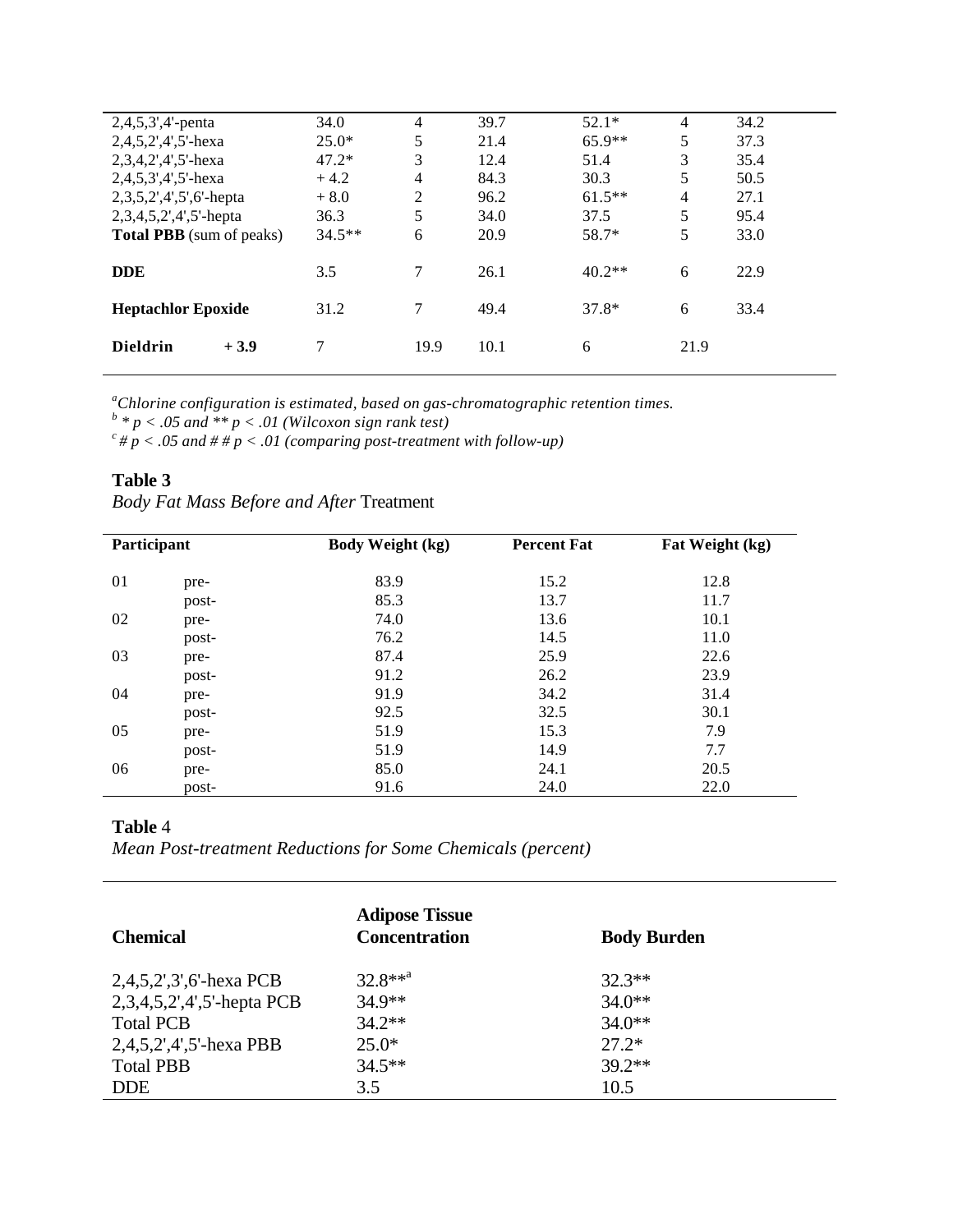| Heptachlor<br>Epoxide | 31.2 | 38. |
|-----------------------|------|-----|
| Dieldrin              |      | ر…  |

a - *\* p < .05 and \*\* p < .01*

The relative contributions of the major PBB and PCB congeners were calculated from chromatographic spectra Proportions were the same in pre-, postand follow-up adipose tissue samples.

To determine if post-treatment reductions reflected movement to other body compartments (eg. liver) or actual burden reduction, a four month posttreatment follow-up sample was taken. Follow-up analysis showed a reduction in all sixteen chemicals averaging 42.4 percent (sd 17.1%) and ranging from 10. I to 6 5.9 percent. Ten of the sixteen reductions were statistically significant.

Due to the heat stress component of the treatment, we examined the potential significance of the skin oil excretion pathway. Skin oil was sampled to determine the levels of xenobiotics in the oils. No significant correlation was noted between days on the program and levels of chemicals in the skin oil. However, all of the organohalides identified in the adipose tissue were also found in the skin oil.

Figure I shows the concentration of total PBB's and PCB's over the period of the trial. Concentrations of PBB's and PCB's in skin lipids did not vary, but amounts of skin hpids excreted increased, presumably due to the sauna exposure. (See Figure 1, page 10.)

#### DISCUSSION

Reducing body burdens of persistent chemicals need not be limited by the rate of their metabolism, and techniques which tend to be blind to the potential for metabolism of these compounds remain an active topic (Guzehm and Wolff, 1979; Maugh, 1982). Burden reduction of lipophilic xenobiotics is governed by the rate of excretion and the rate of mobilization from fat stores.

Mobilization of lipids within the body occurs several times each day, can be caused by several means, and may involve both the active and inactive fraction of the adipose tissue. Oschry and Shapiro indicate the active fraction constitutes only five percent of the adipose tissue and does not appear to contain many xenobiotics found in the inactive fraction (1981). Starvation (fasting) has been recognized as an effective method for lipid mobilization. Both DDE and PCB's can be mobilized with lipid under these conditions (Clark and Prouty, 1977). Exercise has also been shown to mobilize lipids, with some indication that the rate of mobilization is dependent upon the rate of blood flow through the adipose tissue (Wirth et aL, 1979; Esser4 1977; DiMauro et al., 1980).

Stress has been found to cause lipid mobilization, apparently through sympathetic nerve stimulation which increases lipolysis as a result of diffusion of norepinephrine from nerve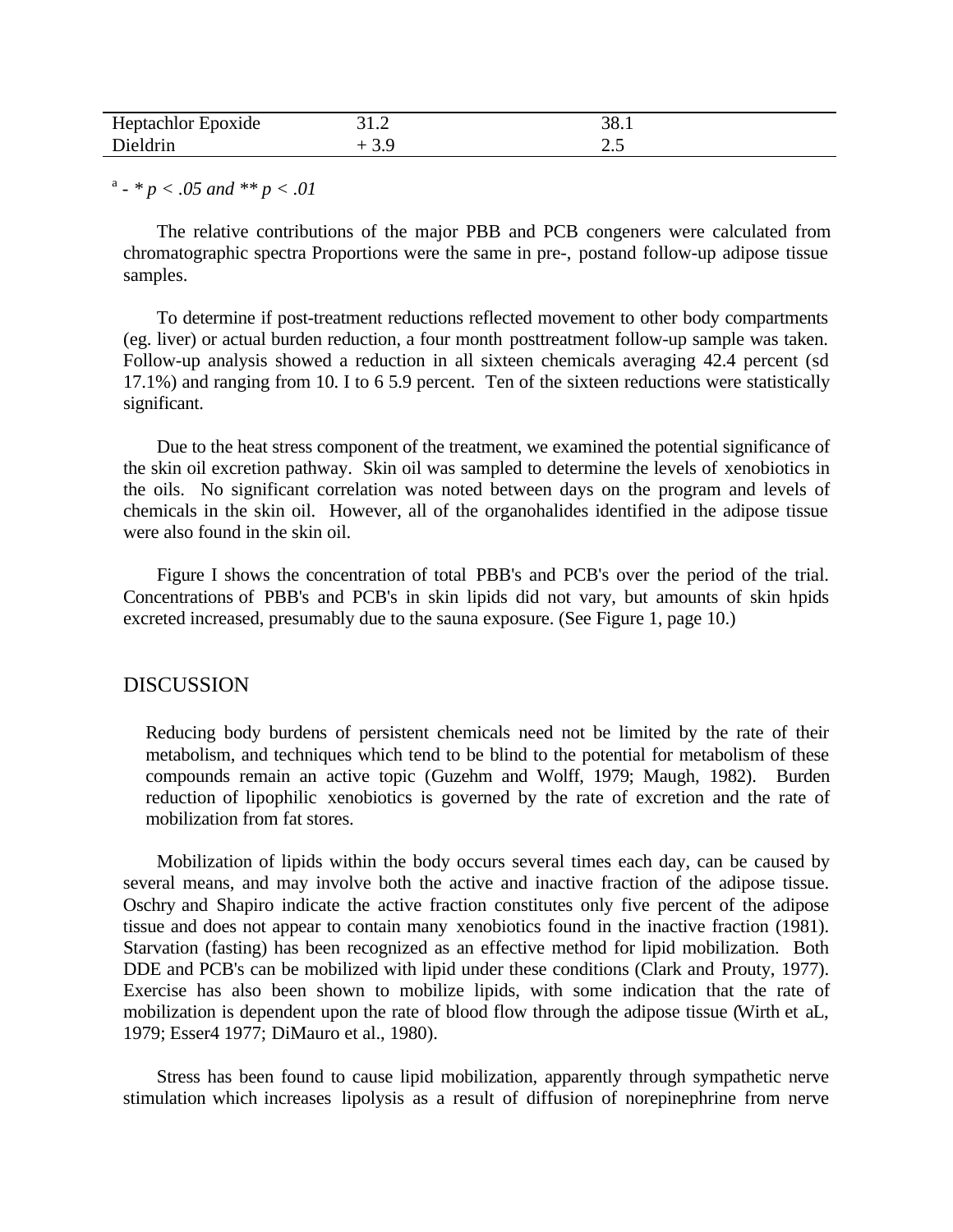terminals on blood vessels to nearby adipose cells (Cleghorn, 1970). Continued stress has been known to mobilize deep lipid stores, and the hallucinogenic 'flashback' may be an example of such an event.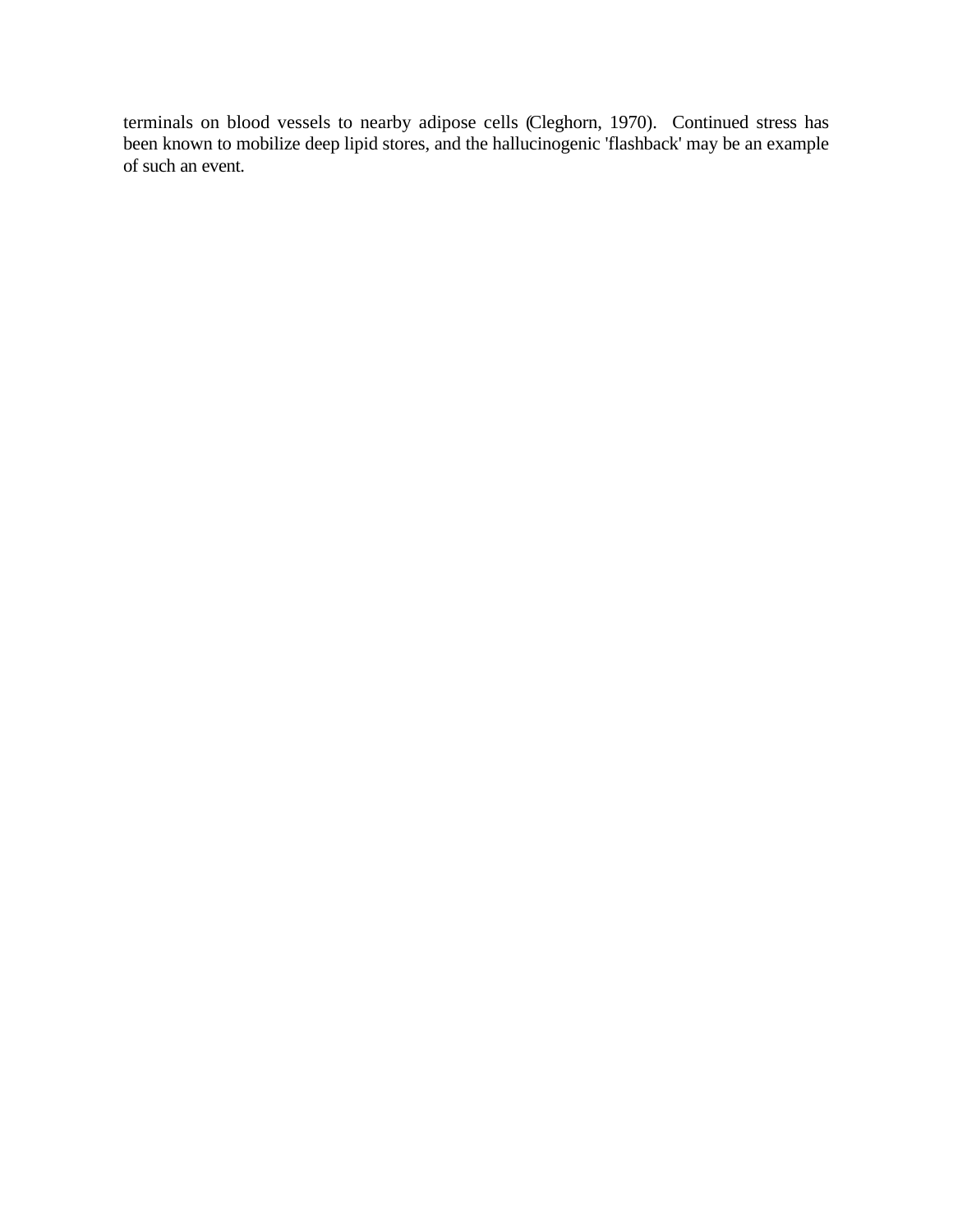**Figure 1** *SKIN OIL CONCENTRATIONS*



#### CONCENTRATION AS AFRACTION OF THE MEAN

Skin oil (sebum) concentration of PCB and PBB in seven adult males undergoing sauna and polyunsaturated oil based detoxification treatment. Individual mean skin oil concentrations varied from 0.94 - 4.92 ppm and.85 - 1.67 ppm for total PCB's and PBB's respectively. Concentrations were assessed on a per lipid weight basis.

In addition to these physiologic factors, therapeutic doses of various drugs, vitamins and oil will also mobilize lipids. Polyunsaturated oils have been found to replace existing adipose tissue stores, thereby mobilizing some lipids through that exchange (Shepherd et al., 1980; Rozman, 1981). Administration of phenobarbital for the purposes of mobilization of stored residues has been suggested in order to enhance fecal excretion of metabolizable organohalides (Carlson, 1980). A component of vitamin B which similarly could be used to these ends is nicotinic acid (niacin).

Nicotinic acid has long been used to lower blood lipid levels, but its use has not been uniformly successful in that it requires frequent and large doses to maintain a lowered hpid level (Carlson, 1978). It is useful as a mobilizing agent in that within one to five hours after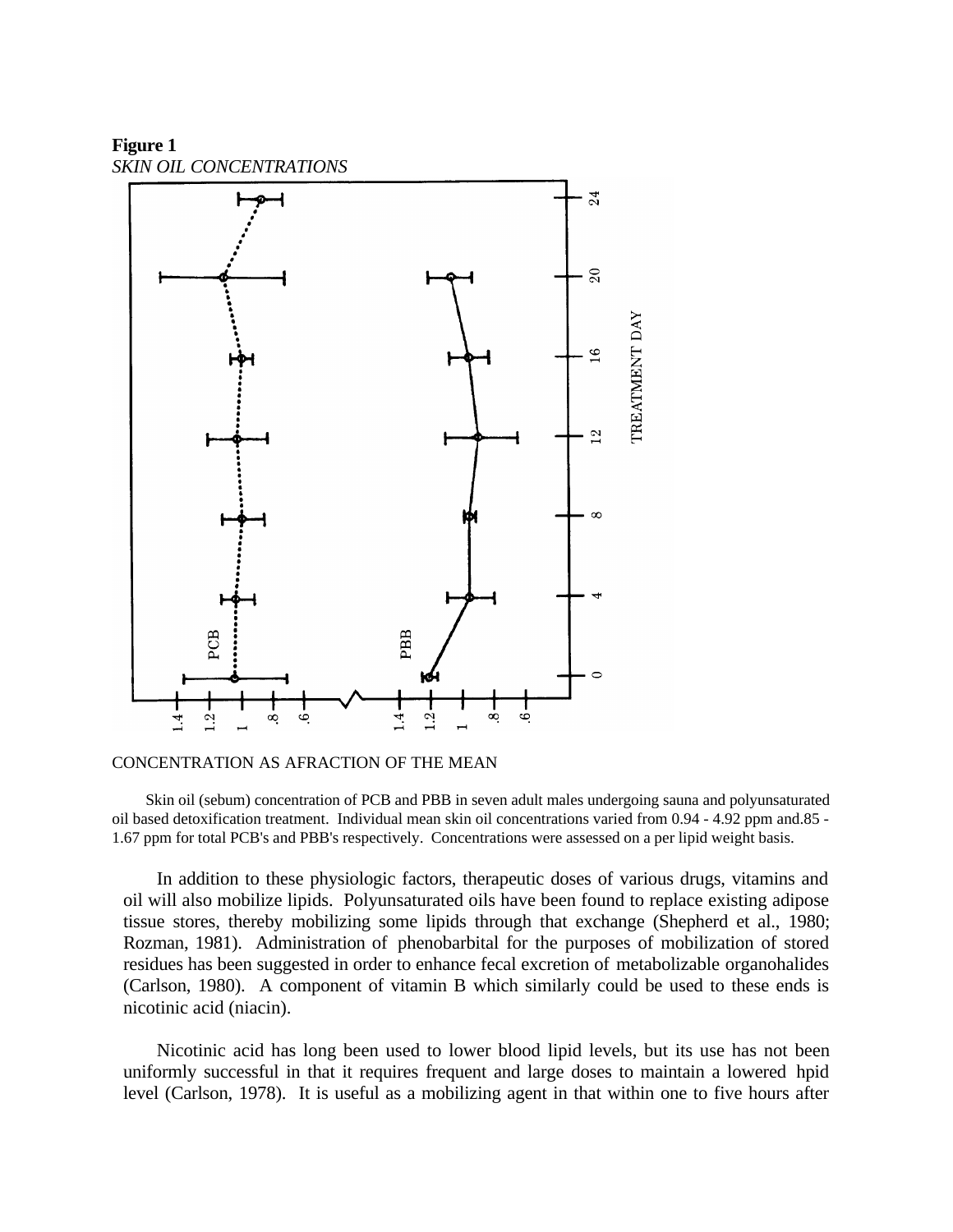administration, depending upon dose, there is a pronounced overshoot in arterial free fatty acids (FFA) levels, well above basal levels (Carlson, 1979; Schlierf and Dorow, 1973). Norris has shown that the period of suppressed mobilization does not prohibit exercise as required by the treatment we studied (1978).

DeFreitas and Norstrom observed that during lipid mobilization, the fractional turnover of all PCB's is approximately equivalent to the fractional turnover of the lipid pool under fully fed conditions as well as during periods of induced depletion of lipid reserves (1974). Such a turnover would not be expected to favor one PCB over another, and the potential for excretion of each in the same proportion they are found in adipose tissue would be possible. However, the exact mechanism of xenobiotic transfer from adipose tissue to other sites within the body is not definitively known. While it has been shown that PCB's mobilize at the same rate as the lipid, DDT has not shown that characteristic (Findlay and DeFreitas, 1971). Our findings tend to support a lack of preferential mobilization and excretion of PCB'S.

Mobilization of persistent xenobiotics into the blood permits their excretion through the biliary and/or fecal pathway. Richter has shown that increased blood levels of PCB's cause increased PCB concentration in the liver (1979). These increased levels in the liver exit the body through the feces (Allen et al., 1974). Rozman et al. have shown that fecal excretion of PBB's is due to both biliary and intestinal elimination (1982a). However Kirnbrough et al. demonstrated that these xenobiotics will re-enter the body due to enterohepatic recirculation (1980).

Various methods have been suggested to overcome enterohepatic recirculation. Cholestyramine, high fiber diets, vegetable diets, sucrose polyester, and paraffin have all been used

(Meester, 1980; Richter et al., 1979; Kimbrough et al., 1980; Stoewsand, 1978; Cohn et al., 1978). Each has a side effect which tends to stress the liver due to fat deposition. A less stressing approach to overcoming enterohepatic circulation is the use of dietary polyunsaturated oil. Total fecal steroid excretion has been increased by 45 percent through use of corn oil versus cocoa butter as the source of dietary fats (Connor et al., 1969). This type of supplement has been found to produce a decrease in plasma cholesterol which appears to be indicative of increased fecal excretion (Wood et al., 1966; Helman, et al., 1957).

Associated with overcoming enterohepatic recirculation is the potential for a lowering of absorption of important nutrients and thus increasing the toxicity of persistent chemicals such as PBB's (Kirnbrough et al., 1980). This can be especially important for the lipophilic vitamins. Vitamin A, for example, undergoes extensive enterohepatic recirculation and must be supplemented at higher than normal intakes if increased fecal excretion is likely (Smith, 1973). This is particularly important for PCB poisonings where animal studies show a significant decrease of vitamin A in the liver and serum during P CB administration, thus leading to an increased A requirement (Innami et al., 1977; Kato et al., 1978).

Another vitamin supplement potentially required during PCB mobilization is ascorbic acid. It has been found that PCB contamination brings about a depression in the activities of the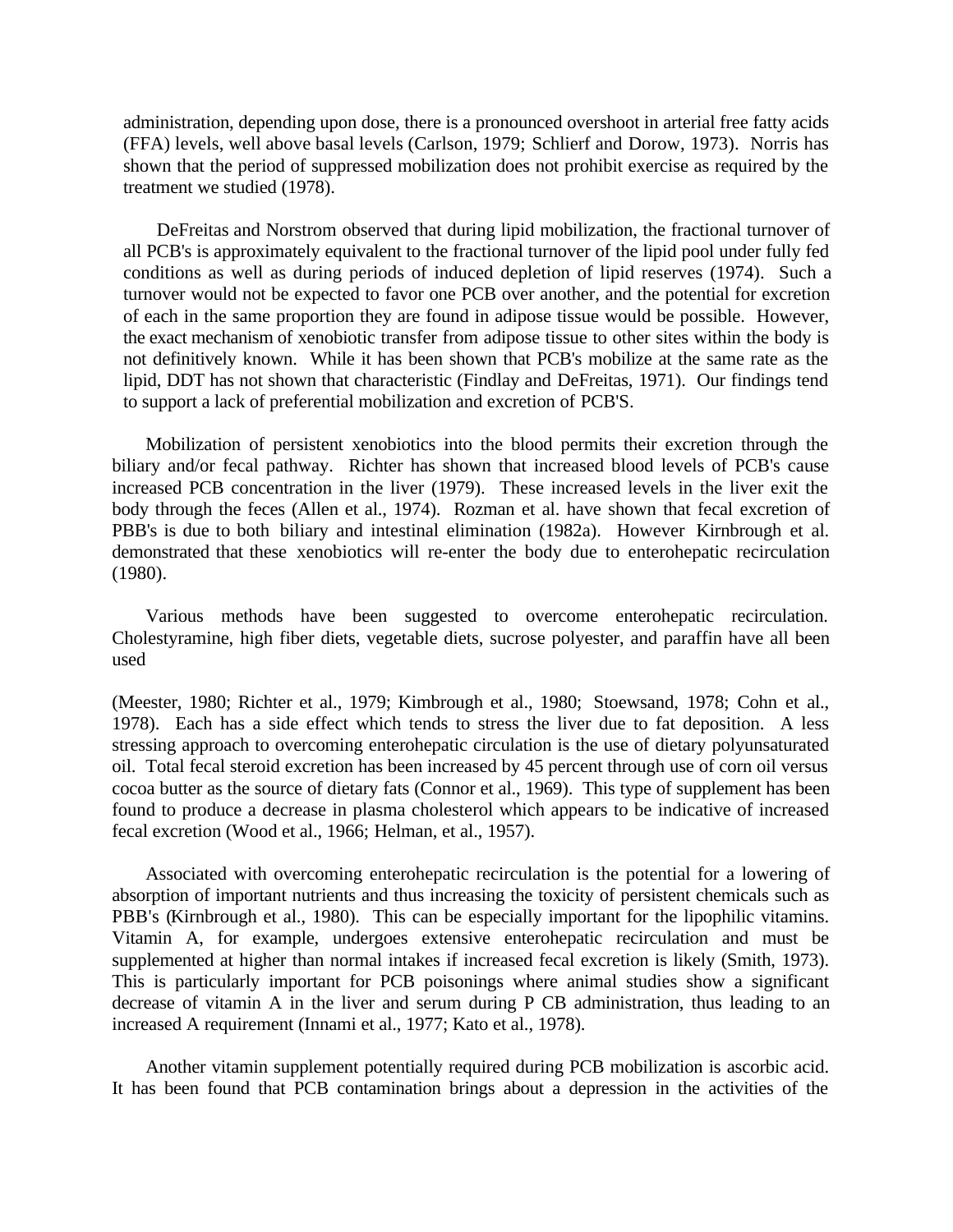enzymes L-gluonolactone oxidase and dehydroascorbatase along with an increased urinary excretion of L-ascorbic acid. PCB toxicity disturbs the normal histological pattern of the liver cells and also significantly changes the hepatic lipid composition. L-ascorbic acid supplementation can afford protection against the enzyme activity alterations and histological changes resulting from PCB toxicity (Chakraborty et al., 1978). We feel that any work in humans which involves mobilization of fat stored xenobiotics should reflect the need for vitamin supplementation.

Measurement of skin lipids provided an opportunity to estimate the rate of excretion of hpophilic compounds through a dermal pathway. Calculation of the increase in skin oil discharged results in ai@ approximate 175 gram increase over the 20 day program, based on a 10 percent increase in excretion per degree centigrade and an increase in skin temperature of approximately 40C, the temperature increase we measured in a sauna at 63'C (Williams et al., 1973). This presumes a 3.0 gram per day whole body skin oil excretion rate over and above the excretion while in the sauna (Bhattacharyya et aL, 1972). This is approximately what was calculated when extrapolating the forehead excretion we measured during the study to the rest of the body, based on the relative excretion rates of the other skin areas, and assuming skin areas represented by the ICRP reference man (Bhattacharyya et al., 1972; International Commission on Radiological Protection, 1975). The 175 gram increase would decrease the body burden by only 1.6 percent, based on skin oil concentrations we found on day 16 of the program.

Continued reduction of body burdens after conclusion of the treatment regimen may occur for some chemicals, as we found that 15 of the 16 chemicals analyzed were present in lower concentrations, and four had a statistically significant reduction at follow-up when compared with post-treatment levels (Table 2). This confirms a report by Roehm of a similar finding when using the same treatment regimen (1983). These chemicals are considered persistent in humans. Rozman indicates that in primates PCB's have a half-life of 4 years (1982). The reductions we observed suggest that it is possible to increase the rate of excretion as much as 12 times over normal rates in primates. Further investigation on these techniques is vital due to the absence of other burden reduction treatments, especially for highly exposed or high risk groups.

#### **CONCLUSION**

A pilot trial was conducted to evaluate a treatment intended to enhance excretion of fat stored drugs and persistent environmental contaminants. The average body burden reduction of

stored persistent organohahdes in adipose tissue was 21.3 percent immediately post-tiial, and 42.4 percent upon 4 month follow-up. The probable mech@m for the reduction in body burdens is sauna induced mobilization of stored xenobiotics, followed by increased fecal, and to a much lesser extent dermal excretion.

#### ACKNOWLEDGEMENTS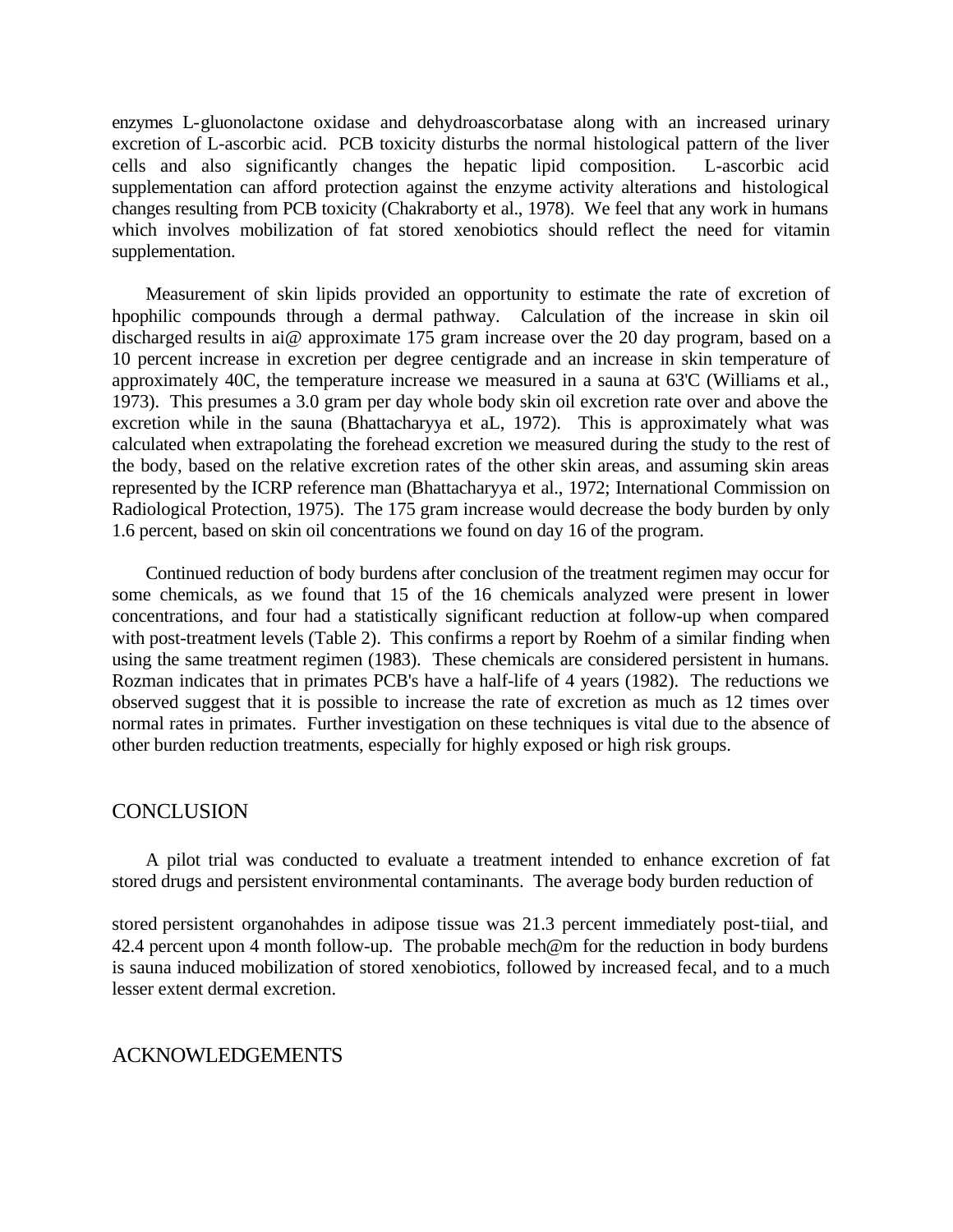We would like to thank Richard Johnson of the Hazelton-Raltech Laboratories for organohalide analysis. This work was carried out under the auspices and with the support of the Foundation for Advancements in Science and Education.

#### REFERENCES

- *Allen J, Norback, D.,* and Hst4 I:'nssue modifications in monkeys as related to absorption, distribution and excretion of polychlorinated biphenyls. ArcIL Envir-on. ContanL Toxicol. 2:86-95, 1974.
- *Bhattacharyya,* A., Connor, *W.,* and *Spector,* A.: Excretion of sterols from the skin of normal and hypercholesterolemic humans. J. Clin. Invest. 51:2060-2070, 1972.
- *Carlson, L.:* Nicotinic acid and inhibition of fat mobilizing lipolysis. Adv. Exp. Med. BioL 109:225-238, 1978.
- *Carlson,* L.: Nicotinic acid; its metabolism and its effects on plasma free fatty acids. Stockholm. King Gustav Vth Research Institute, 1979.
- *Carlson,* Q.: Effects of halogenated aromatic compounds on the metabolism of foreign organic compounds. U.S. Environmental Protection Agency, project report to EPA Grant R805070, 1980.
- *Chakraborty, D., Bhattacharyya, A., Chatterjee, J, Chatteriee, K, Sen, A., Chatterjee, S., Majumdar,* K, *and Chatterjee, G..@* Biochemical studies on polychlorinated biphenyl toxicity in rats: manipulation by vitamin C. Int. J. Vitam. Nutr. Res. 48:22-31, 1978.
- *Clark, D., and Prouty,* R: Experimental feeding of DDE and PCB to female big brown bats. J. Toxicol. EnvirorL HealtIL 2:917-928, 1977.
- *Cleghorn,* J: Psychosocial influences on a metabolic process: The psychophysiology of lipid mobilization. Canad. Psychiat. Ass. J. 15:539-546, 1970.

*Co@* W, Boylan, J, Blanke, R, *Fariss, M, Howel4* J, and *Guzelian, P:* TYeatinent of cliordecone (Kepone) toxicity with cholestyramine: Results of a controlled clinical trial. N. Eng. J. MecL 298:243- 248,1978. Connor, W, *Witiak, D., Stone,* D., and Armstrong, M: Cholesterol balance and fecal neutral steroid and bile acid excretion in normal men fed dietary fats of different fatty acid composition. J. Clin. Invest. 48:1363-1375, 1969.

- Daum, *S., Knittle,* J, Rosenman, K, Ron4 W, and *Holstei4 E.:* A simple technique for fat biopsy of PBBexposed individuals. Environ. HealthPerspect23:183-185,1978. *DeFreitas,* A., and *Norstrom, R:* Turnover and metabolism of polychlorinated biphenyls in relation to their chemical structure and the movement of lipids in the pigeon. Canad. J. Physiol. 52:1080-1094, 1974.
- *DiMauro, S., Revisan, C., and Hays, A.:* Disorders of lipid metabolism in muscle. Muscle Nerv. 3:369- 388, 1980.
- *Essen, B.:* Intramuscular substrate utilization during prolonged exercise. Ann. N.Y. Acad. Sci. 301:30- 44, 1977.
- *Findlay, G., and DeFreitas, A.:* DDT movement from adipocyte to muscle cell during Epid utilization Nature 229:63-65, 1971.

*Guzelian,* P, and *Wolff, M:* Body clearance of halogenated hydrocarbons: Workshop summary. Ann. N.Y. Acad. Sci. 303:271-272, 1979. Helman, *L., Rosenfeld, R., Insull,* W, *and Ahrens, E.:* Intestinal

excretion of cholesterol: a mechanism for regulation of plasma levels. J.

Clin. Invest. 36:898, 1957.

*Hubbard, L.* Ron.: The Technical Bulletins - Volume 12. Los Angeles. Bridge Publications, Inc. 1980. pp. 163-181.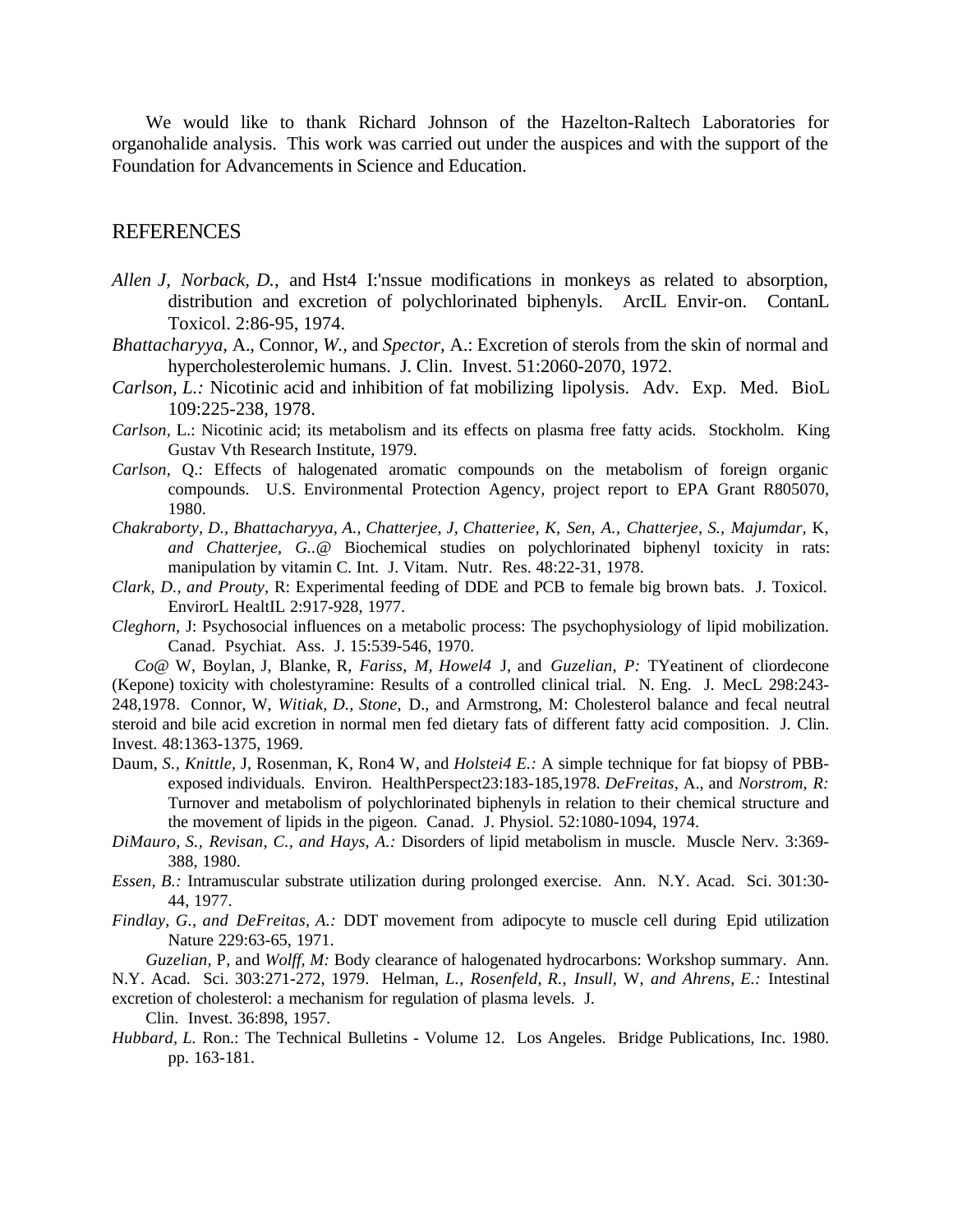- Innam@ *S., Nakamura, A., Miyazaki, M, Nagayama, S., and Nishide,* E.: Further studies on the reduction of vitamin A content in the livers of rats given polychlorinated biphenyls. J. Nutr. ScL Vitaminol. 22:409-418, 1977.
- Inte@nal Commission on *Radiological* Protection: Report on the Task Group on Reference Man. New York, Pergamon Press. 1975.
- *Kato, N, Kato, M, Kimura,* T, and *Yoshida,* A: Effect of dietary addition of PCB, DDT or HGT and dietary protein on vitamin A and cholesterol metabolism. Nutr. Rep. Int. 18:437-445,1978.
- *Kimbrough, R, Burse, V, andliddle,* J: Toxicity of polybrominated biphenyl. Lancet Sept. 17:602-3, 1977.
- *Kimbrough, R., Korver, M, Burse, V,* and *Groce, D.:* The effect of different diets or mineral oil on liver pathology and polybrominated biphenyl concentration in tissues.

Toxicol. Applied Pharmocol.

52:442-453, 1980.

*Kraul, L, and Karlong,* P: Persistent organochlorinated compounds in human organs collected in Denmark 1972-1973. Acta PharmacoL Toxicol. (Kbh.) 38:38-48, 1976. Lamber4 *G., and Brodeur, J:* Influence of starvation and hepatic microsomal enzyme induction of DDT residues in rats. Toxicol. App. Pharmacol. 36:111-120, 1976.

- *Liska, B.,* and Stadelman, W: Accelerated removal of pesticides from domestic animals. Residue Rev. 29:51-60, 1969.
- *Matthews, H., Kato, S., Morales, N,* and 71zey, D.: Distribution and excretion of 2,4,5,2', 4', 5' hexabromobiphenyl, the major component of Firemaster BP-6. J. Toxicol. Environ. Health. 3:599605, 1977.
- Maug/4 T: Clearing pesticides from the body. Science. 218:336,1982.
- *Meester,* W: A progress report on the effect of polybrominated biphenyls (PBB) in Mchigan residents. Vet Human ToxicoL 22:2, 1980.
	- *Metcalf, RL., Sanbo@ J., Lu, P,* and *Nye, D.:* Laboratory model ecosystem studies of the degradation and fate of radiolabeled tri-, tetra-, and pentachlorobiphenyl compared with DDE. Arch. Environ. Contam. 3:151-163, 1975.
	- *Morgan, D., Roan, C., and Paschal, E.:* Transport of DDT, DDE and Dieldrin, in human blood. Bull. Environ. Contam. Toxicol. 8:321326, 1972.

*Norris, R, Schade, D.,* and Eaton, R: Effects of altered free fatty acid mobilization on the metabolic response to exercise. J. Clin. Endocrin. Metabol. 46:254-259, 1978.

*Oschry,* Y, and *Shapiro, B.:* Fat associated with adipose hpase the newly synthesized fraction that is the preferred substrate for lipolysis. Biochim. Biophys. Acta. 664:201206, 1981.

*Richter, E., Lay, J., Kleir4* W, *and Korte,*

F:Paraffin stimulated excretionof carbon-14 labeled 2,4,6,2',4'-

pentacluorobiphenyl by rats. Toxicol. Appl. Phartnacol. 50:17-24, 1979.

- Roehm, D.C.: Effects of a program of sauna baths and mega-vitamins on adipose DDE and PCB's and on clearing of symptoms of Agent Orange (Dioxin) toxicity. Clin. Res. 31:243(a), 1983.
- Rozman, K, Rozman, T, and *Grein4 H:* Enhanced fecal elimination of stored hexachlorobenzene from rats and rhesus monkeys by hexadecane or mineral oil. Toxicol. 22:33-44, 1981.
- Rozman, K, Rozman, *T, Williams,* J, and *Grein, H:* Effect of mineral oil and/or cholestyramine in the diet of biliary and intestinal elimination of 2,4,5,2',4',5'-hexabromobiphenyl in the rhesus monkey. J. Tox. Environ. Health. 9:611618, 1982a.
- Rozman, K., Rozman, T, *Greim, H., Nieman, L, and Smith, G.:* Use of aliphatic hydrocarbons in feed to decrease body burdens of lipophilic toxicants in livestock. J. Agricul. Food Chem. 30:98-100, 1982b.
- Rozman, K., Rozman, T, and *Greim, H.:* Enhanced intestinal excretion of hexachlorobenzene in rats by intraluminal injection of hexadecane. J. Appl. Toxicol. 3:48-50, 1983.